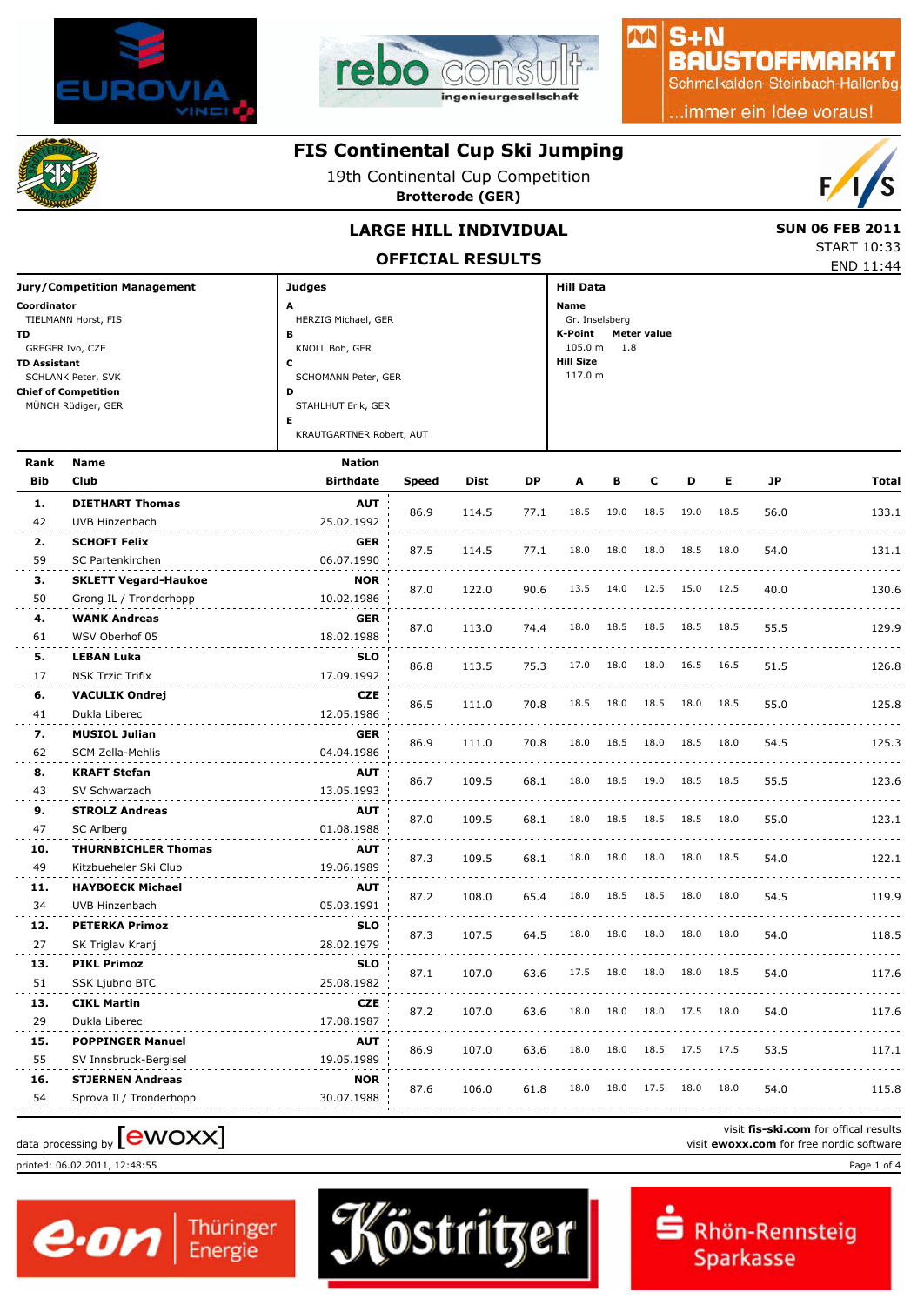



### $S + N$ **BAUSTOFFMARKT**

M

Schmalkalden Steinbach-Hallenbg

.immer ein Idee voraus!

| Rank      | Name                                      | <b>Nation</b>            |       |       |      |      |      |      |                |      |      |           |
|-----------|-------------------------------------------|--------------------------|-------|-------|------|------|------|------|----------------|------|------|-----------|
| Bib       | Club                                      | <b>Birthdate</b>         | Speed | Dist  | DP   | A    | в    | c    | D              | Е    | JP   | Total     |
| 17.       | <b>KLUSEK Bartlomiej</b>                  | <b>POL</b>               |       |       |      |      |      |      |                |      |      |           |
| 38        | LKS Klmczok Bystra                        | 15.01.1993               | 86.8  | 105.5 | 60.9 | 18.0 | 18.0 | 18.0 | 18.0           | 18.0 | 54.0 | 114.9     |
| 18.       | <b>JUDEZ Dejan</b>                        | <b>SLO</b>               |       |       |      |      |      |      |                |      |      |           |
| 57        | SK Triglav Kranj                          | 02.08.1990               | 87.1  | 107.5 | 64.5 | 16.5 | 16.5 | 17.5 | 16.5           | 17.0 | 50.0 | 114.5     |
| 19.       | <b>BRANDT Johan Martin</b>                | <b>NOR</b>               |       |       |      |      |      |      |                |      |      |           |
| 48        | Skogn II                                  | 24.12.1987               | 87.0  | 105.5 | 60.9 | 18.0 | 18.0 | 17.5 | 17.5           | 18.0 | 53.5 | 114.4     |
| 20.       | <b>KOZISEK Cestmir</b>                    | <b>CZE</b>               |       |       |      | 17.5 | 17.5 | 17.5 | 18.0           | 17.5 |      |           |
| 12        | LSK Lomnice nad Popelkou                  | 09.11.1991               | 87.2  | 106.0 | 61.8 |      |      |      |                |      | 52.5 | 114.3     |
| 21.       | <b>SLIZ Rafal</b>                         | <b>POL</b>               | 87.2  | 105.0 | 60.0 | 17.5 | 18.0 | 17.5 | 18.0           | 18.0 | 53.5 | 113.5     |
| 46        | AZS AWF Katowice                          | 11.07.1983               |       |       |      |      |      |      |                |      |      |           |
| 22.       | <b>QUECK Danny</b>                        | <b>GER</b>               | 87.5  | 104.0 | 58.2 | 17.5 | 18.0 | 17.5 | 18.0           | 18.0 | 53.5 | 111.7     |
| 45        | WSV 08 Lauscha                            | 17.09.1989               |       |       |      |      |      |      |                |      |      |           |
| 23.       | <b>SPAETH Georg</b>                       | <b>GER</b>               | 87.9  | 104.0 | 58.2 | 17.5 | 18.0 | 17.5 | 17.5 17.5      |      | 52.5 | 110.7     |
| 52        | SC Oberstdorf                             | 24.02.1981               |       |       |      |      |      |      |                |      |      |           |
| 24.       | <b>HORST Florian</b>                      | <b>GER</b>               | 86.9  | 103.5 | 57.3 | 17.5 | 17.5 | 17.0 | 17.5 17.5      |      | 52.5 | 109.8     |
| 35        | SV Biberau                                | 03.05.1990               |       |       |      |      |      |      |                |      |      |           |
| 25.       | <b>LAMY CHAPPUIS Ronan</b>                | <b>FRA</b>               | 87.4  | 103.0 | 56.4 | 17.5 | 18.0 | 17.5 | 17.5 18.0      |      | 53.0 | 109.4     |
| 23        | Bois D'amont                              | 10.09.1993               |       |       |      |      |      |      |                |      |      |           |
| 26.       | <b>MABBOUX Alexandre</b>                  | <b>FRA</b>               | 86.8  | 102.5 | 55.5 | 17.5 | 18.0 | 18.0 | 17.5 17.5      |      | 53.0 | 108.5     |
| 21        | Le Grand Bornand                          | 19.09.1991               |       |       |      |      |      |      |                |      |      |           |
| 27.       | <b>URBANC Rok</b>                         | <b>SLO</b>               | 87.0  | 101.5 | 53.7 | 17.0 | 17.5 | 17.5 | 17.5           | 17.5 | 52.5 | 106.2     |
| 40        | SK Triglav Kranj                          | 28.02.1985               |       |       |      |      |      |      |                |      |      |           |
| 28.       | <b>EISENBICHLER Markus</b>                | <b>GER</b>               | 86.9  | 101.0 | 52.8 | 17.5 | 17.5 | 15.5 | 17.0 17.0      |      | 51.5 | 104.3     |
| 39        | <b>TSV Siegsdorf</b>                      | 03.04.1991               |       |       |      |      |      |      |                |      |      |           |
| 28.       | <b>BACHLEDA Marcin</b>                    | <b>POL</b>               | 87.1  | 101.0 | 52.8 | 17.5 | 17.0 | 17.0 | 17.0 17.5      |      | 51.5 | 104.3     |
| 33        | TS Wisla Zakopane                         | 04.09.1982               |       |       |      |      |      |      |                |      |      |           |
| 30.<br>31 | <b>KUBACKI Dawid</b><br>TS Wisla Zakopane | <b>POL</b><br>12.03.1990 | 87.1  | 100.0 | 51.0 | 17.5 | 17.5 | 18.0 | 17.5 17.5      |      | 52.5 | 103.5     |
| 31.       | <b>EGLOFF Pascal</b>                      | <b>SUI</b>               |       |       |      |      |      |      |                |      |      |           |
| 26        | Grabserberg                               | 08.08.1992               | 87.4  | 100.0 | 51.0 | 17.0 | 17.0 | 16.0 | 17.5 17.5      |      | 51.5 | 102.5     |
| 32.       | <b>HRGOTA Robert</b>                      | <b>SLO</b>               |       |       |      |      |      |      |                |      |      |           |
| 56        | <b>SSK Velenje</b>                        | 02.08.1988               | 87.6  | 101.5 | 53.7 | 16.0 | 15.5 | 16.0 | 15.5           | 16.0 | 47.5 | 101.2     |
| 33.       | ZIOBRO Jan                                | <b>POL</b>               |       |       |      |      |      |      |                |      |      |           |
| 24        | WKS Zakopane                              | 24.06.1991               | 86.9  | 98.0  | 47.4 | 17.0 | 17.5 | 17.5 | 17.0 17.0      |      | 51.5 | 98.9      |
| 34.       | <b>BRODAUF Felix</b>                      | <b>GER</b>               |       |       |      |      |      |      |                |      |      |           |
| 53        | SG Nickelhuette Aue                       | 22.09.1989               | 87.2  | 98.5  | 48.3 | 16.5 | 16.5 | 17.0 | 17.0 17.0      |      | 50.5 | 98.8      |
| 35.       | <b>VIRY David</b>                         | <b>FRA</b>               |       |       |      |      |      |      |                |      |      |           |
| 9         | Xonrupt                                   | 09.03.1989               | 86.8  | 97.5  | 46.5 | 17.0 | 17.0 | 17.0 | 17.5 17.0      |      | 51.0 | 97.5      |
| 36.       | <b>SCHIFFNER Markus</b>                   | <b>AUT</b>               |       |       |      |      |      |      |                |      |      | .         |
| 44        | UVB Hinzenbach                            | 05.06.1992               | 87.0  | 97.0  | 45.6 | 17.0 | 17.0 | 17.5 | 17.0 17.5      |      | 51.5 | 97.1      |
| 37.       | <b>ZAPOTOCZNY Andrzej</b>                 | POL                      |       |       |      |      |      |      |                |      |      | .         |
| 30        | AZS ZAKOPANE                              | 16.10.1991               | 87.4  | 96.5  | 44.7 | 17.0 | 17.0 | 16.0 | 17.0 17.0      |      | 51.0 | 95.7<br>. |
| 38.       | <b>DELLASEGA Roberto</b>                  | ITA                      |       |       |      | 16.5 | 17.0 |      | 16.5 17.0 17.0 |      |      |           |
| 18        | G.S. FIAMME GIALLE                        | 15.06.1990               | 86.7  | 95.5  | 42.9 |      |      |      |                |      | 50.5 | 93.4      |
| 39.       | <b>SHUMBARETS Vitaliy</b>                 | <b>UKR</b>               | 87.1  | 94.0  | 40.2 | 17.0 | 16.5 | 17.0 | 17.0 17.5      |      | 51.0 | 91.2      |
| 20        | <b>SKA Tysovets</b>                       | 14.07.1983               |       |       |      |      |      |      |                |      |      |           |
| 40.       | <b>DESCOMBES SEVOIE Vincent</b>           | <b>FRA</b>               | 86.6  | 92.5  | 37.5 | 16.5 | 16.5 | 17.5 | 16.5 16.5      |      | 49.5 | 87.0      |
| 28        | Douanes les Houches                       | 09.01.1984               |       |       |      |      |      |      |                |      |      |           |
|           |                                           |                          |       |       |      |      |      |      |                |      |      |           |

# visit fis-ski.com for offical results<br>visit **ewoxx.com** for free nordic software<br>visit **ewoxx.com** for free nordic software

 $\boldsymbol{e}$  on  $\vert$ <sup>Thüringer</sup>

printed: 06.02.2011, 12:48:55 Page 2 of 4



Rhön-Rennsteig Sparkasse

visit **fis-ski.com** for offical results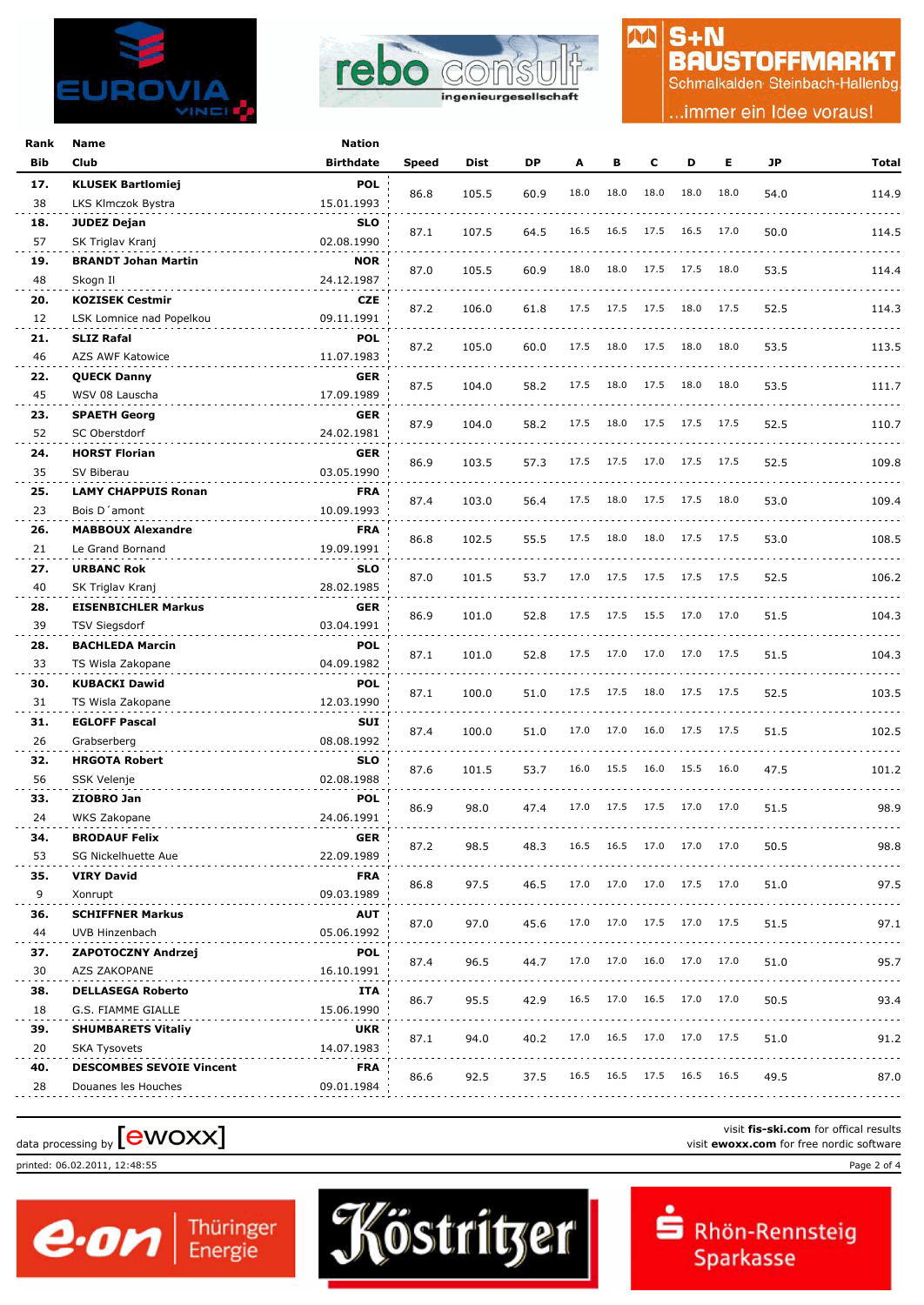



### $S + N$ **BAUSTOFFMARKT**

M

Schmalkalden Steinbach-Hallenbg

.immer ein Idee voraus!

| Rank           | <b>Name</b>                             | <b>Nation</b>            |       |             |           |      |      |      |           |      |      |       |
|----------------|-----------------------------------------|--------------------------|-------|-------------|-----------|------|------|------|-----------|------|------|-------|
| <b>Bib</b>     | Club                                    | <b>Birthdate</b>         | Speed | <b>Dist</b> | <b>DP</b> | A    | в    | C    | D         | Е    | JP   | Total |
| 41.            | <b>BRESADOLA Davide</b>                 | <b>ITA</b>               |       |             |           | 16.5 | 16.5 | 17.0 | 16.5      | 16.5 |      |       |
| 37             | C.S. Esercito                           | 10.09.1988               | 85.7  | 92.0        | 36.6      |      |      |      |           |      | 49.5 | 86.1  |
| 42.            | <b>DELLASEGA Diego</b>                  | <b>ITA</b>               |       |             |           | 16.5 | 16.5 | 15.0 | 17.0      | 16.5 |      |       |
| 36             | G.S. FIAMME ORO                         | 04.12.1990               | 86.6  | 91.5        | 35.7      |      |      |      |           |      | 49.5 | 85.2  |
| 43.            | <b>RUTKOWSKI Lukasz</b>                 | <b>POL</b>               | 86.7  | 91.0        | 34.8      | 16.5 | 16.5 | 16.5 | 16.0      | 16.5 | 49.5 |       |
| 25             | TS Wisla Zakopane                       | 22.01.1988               |       |             |           |      |      |      |           |      |      | 84.3  |
| 44.            | <b>DESCHWANDEN Gregor</b>               | <b>SUI</b>               | 86.5  | 90.5        | 33.9      | 16.5 | 16.5 | 16.0 | 16.5      | 16.0 | 49.0 | 82.9  |
| 22             | <b>SC Horw</b>                          | 27.02.1991               |       |             |           |      |      |      |           |      |      |       |
| 45.            | <b>DE CRIGNIS Alessio</b>               | <b>ITA</b>               | 86.3  | 90.0        | 33.0      | 16.5 | 16.5 | 16.0 | 17.0      | 16.5 | 49.5 | 82.5  |
| 8              | S.S. Ravascletto                        | 18.05.1990               |       |             |           |      |      |      |           |      |      |       |
| 46.            | <b>KARAULOV Ivan</b>                    | <b>KAZ</b>               | 87.0  | 89.0        | 31.2      | 16.5 | 16.5 | 16.0 | 17.0      | 16.5 | 49.5 | 80.7  |
| 14             | Almaty                                  | 23.06.1980               |       |             |           |      |      |      |           |      |      |       |
| 47.            | <b>KAELIN Pascal</b>                    | <b>SUI</b>               | 86.9  | 88.5        | 30.3      | 16.5 | 16.5 | 16.5 | 16.5      | 16.5 | 49.5 | 79.8  |
| 3              | Sc Einsiedeln                           | 11.01.1993               |       |             |           |      |      |      |           |      |      |       |
| 48.            | <b>LAZAROVYCH Oleksandr</b>             | UKR                      | 86.3  | 86.5        | 26.7      | 16.5 | 16.0 | 16.0 | 16.5      | 16.5 | 49.0 | 75.7  |
| 6              | Vorokhta Ski School                     | 30.08.1984               |       |             |           |      |      |      |           |      |      |       |
| 49.            | <b>KRAMARSIC Matic</b>                  | <b>SLO</b>               | 87.0  | 86.0        | 25.8      | 16.5 | 16.0 | 16.5 | 16.5      | 16.0 | 49.0 | 74.8  |
| 60             | SSK Costella Ilirija                    | 02.02.1990               |       |             |           |      |      |      |           |      |      |       |
| 50.            | <b>CHERVYAKOV Georgiy</b>               | <b>RUS</b>               | 86.7  | 84.5        | 23.1      | 16.0 | 16.0 | 16.0 | 16.0      | 16.5 | 48.0 | 71.1  |
| 32             | Moskva Shvsm Skiclub                    | 15.02.1990               |       |             |           |      |      |      |           |      |      |       |
| 51.            | <b>PAVLOV Bogomil</b>                   | <b>BUL</b>               | 87.2  | 84.0        | 22.2      | 16.0 | 15.5 | 16.0 | 16.0      | 16.0 | 48.0 | 70.2  |
| $\overline{7}$ | Moten                                   | 18.01.1992               |       |             |           |      |      |      |           |      |      |       |
| 52.            | <b>TUDOR Remus</b>                      | <b>ROU</b>               | 86.5  | 84.5        | 23.1      | 15.0 | 15.0 | 15.0 | 16.0 15.5 |      | 45.5 | 68.6  |
| 5              | CSS Brasovia                            | 17.03.1993               |       |             |           |      |      |      |           |      |      |       |
| 53.            | <b>FRANCAIS Remi</b>                    | SUI                      | 87.1  | 82.0        | 18.6      | 16.0 | 15.5 | 15.0 | 16.0      | 16.0 | 47.5 | 66.1  |
| 10             | SC Les Diablerets                       | 24.03.1989               |       |             |           |      |      |      |           |      |      |       |
| 54.            | WIT, DE Ruben                           | <b>NED</b>               | 86.9  | 81.5        | 17.7      | 16.0 | 15.5 | 15.0 | 16.0      | 16.0 | 47.5 | 65.2  |
| 11             | Dutch Nordic Team                       | 02.02.1995               |       |             |           |      |      |      |           |      |      |       |
| 55.            | <b>LACKNER Thomas</b>                   | <b>AUT</b>               | 85.4  | 80.0        | 15.0      | 16.0 | 16.0 | 16.0 | 16.0      | 16.0 | 48.0 | 63.0  |
| $\mathbf{1}$   | HSV Absam-Bergisel                      | 09.04.1993               |       |             |           |      |      |      |           |      |      |       |
| 56.            | <b>KALINITSCHENKO Anton</b>             | <b>RUS</b>               | 86.1  | 80.0        | 15.0      | 16.0 | 15.5 | 15.5 | 16.0      | 16.5 | 47.5 | 62.5  |
| 16             |                                         | 22.07.1982               |       |             |           |      |      |      |           |      |      |       |
| 57.            | <b>BOSHCHUK Volodymyr</b>               | <b>UKR</b>               | 86.5  | 80.0        | 15.0      | 16.5 | 15.0 | 15.0 | 16.0      | 16.0 | 47.0 | 62.0  |
| 13             | Verkhovina Ski School                   | 03.08.1982               |       |             |           |      |      |      |           |      |      |       |
| 58.            | <b>KOZMA Szilveszter</b>                | <b>ROU</b>               | 87.0  | 77.0        | 9.6       | 16.0 | 15.5 | 15.0 | 15.5      | 16.0 | 47.0 | 56.6  |
| 2              | Viitorul Gheorgheni-CS Dinamo BV        | 27.02.1992               |       |             |           |      |      |      |           |      |      |       |
| 59.            | <b>PAERN Illimar</b>                    | EST                      | 87.3  | 77.5        | 10.5      | 14.0 | 14.5 | 14.0 | 14.5      | 15.0 | 43.0 | 53.5  |
| $\overline{4}$ | Skiclub Elva                            | 27.10.1988               |       |             |           |      |      |      |           |      |      |       |
| 60.<br>19      | <b>KUBAN Robert</b><br>TJ Frenstad p.R. | <b>CZE</b><br>29.09.1991 | 86.2  | 73.0        | 2.4       | 14.0 | 14.0 | 14.0 | 14.0 15.0 |      | 42.0 | 44.4  |
|                |                                         |                          |       |             |           |      |      |      |           |      |      |       |

visit **fis-ski.com** for offical results data processing by **[CWOXX]** visit **ewoxx.com** for offical results<br>visit **ewoxx.com** for free nordic software printed: 06.02.2011, 12:48:55 Page 3 of 4

Köstritzer